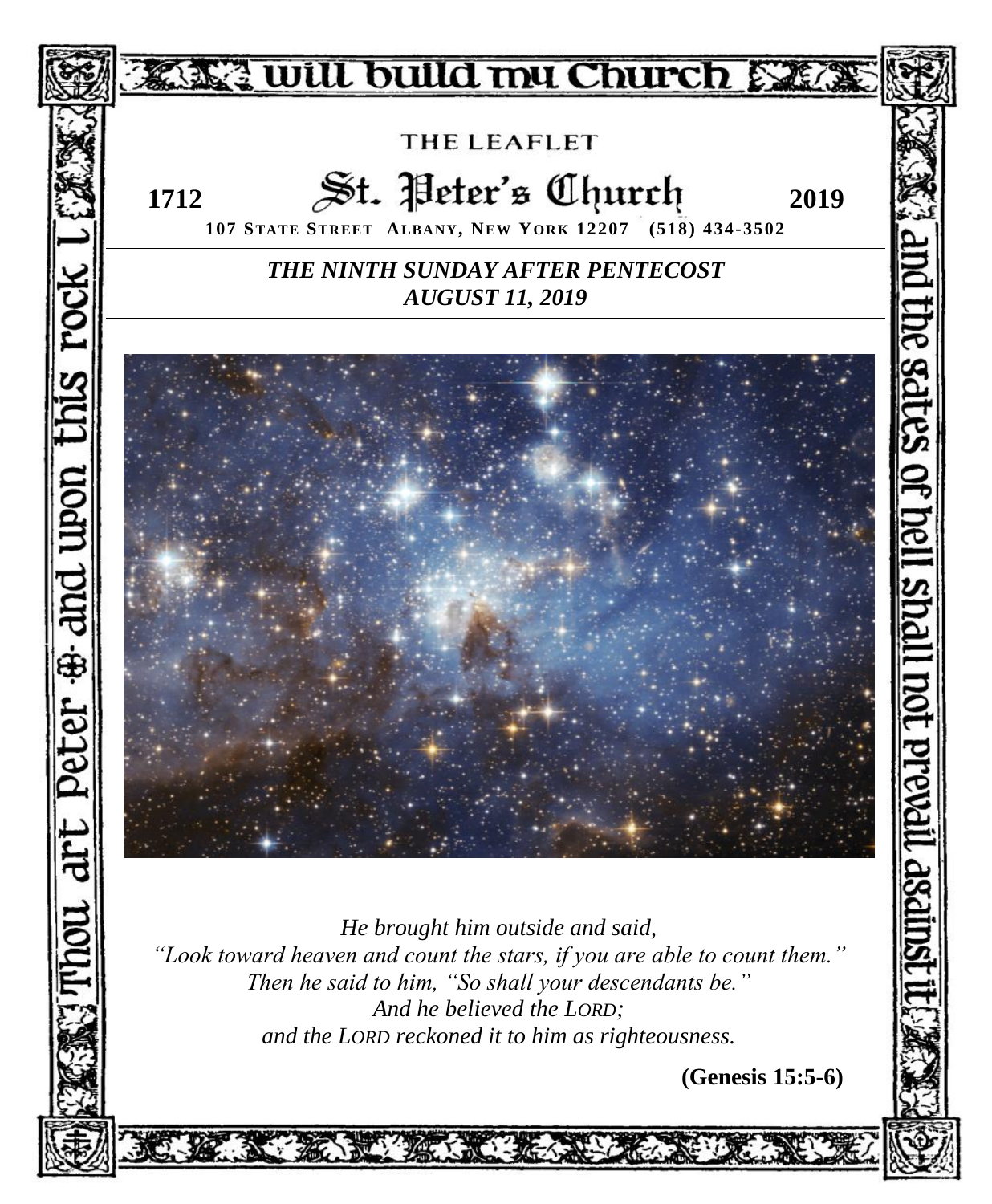### **THE NINTH SUNDAY AFTER PENTECOST ~ AUGUST 11, 2019 8:30 A.M. ~ HOLY COMMUNION AND HOMILY 10:30 A.M. ~ MORNING PRAYER AND SERMON ~ Summer Sunday School and Child Care ~**

| <b>PRELUDE</b>                                                                   | PRELUDE IN D MAJOR, BWV 532                    | J.S. BACH              |
|----------------------------------------------------------------------------------|------------------------------------------------|------------------------|
| + PROCESSIONAL HYMN                                                              | <b>436 LIFT UP YOUR HEADS</b>                  | <b>TRURO</b>           |
|                                                                                  | <b>MORNING PRAYER ~ RITE ONE</b>               |                        |
| <b>CONFESSION OF SIN</b>                                                         |                                                | PRAYER BOOK, PAGE 41   |
| + VENITE                                                                         | <b>CHANT S-4</b>                               | PRAYER BOOK, PAGE 44   |
| + PSALM                                                                          |                                                | PSALM 33:12-15, 18-22  |
| <b>THE FIRST LESSON</b>                                                          |                                                | <b>HEBREWS 11:1-16</b> |
| + BENEDICTUS ES, DOMINE                                                          | T. F. H. CANDLYN IN D                          | PRAYER BOOK, PAGE 49   |
| <b>THE SECOND LESSON</b>                                                         |                                                | LUKE 12:32-40          |
| + JUBILATE DEO                                                                   | <b>CHANT S-13</b>                              | PRAYER BOOK, PAGE 45   |
| THE APOSTLES' CREED                                                              |                                                | PRAYER BOOK, PAGE 53   |
| THE PRAYERS AND GRACE                                                            |                                                | PRAYER BOOK, PAGE 54   |
| + SERMON HYMN                                                                    | 470 THERE'S A WIDENESS IN GOD'S MERCY          | <b>BEECHER</b>         |
|                                                                                  | <b>SERMON ~ THE REV. PAUL J. HARTT, RECTOR</b> |                        |
| <b>OFFERTORY ANTHEM</b>                                                          | IF YE LOVE ME                                  | <b>TALLIS</b>          |
| HYMN 380 ~ VERSE 3 AND HYMN 717 ~ VERSE 4<br>+ DOXOLOGY AND VERSE 4 OF "AMERICA" |                                                |                        |
| <b>CLOSING PRAYERS AND BENEDICTION</b>                                           |                                                |                        |
| + RECESSIONAL HYMN                                                               | <b>544 JESUS SHALL REIGN</b>                   | <b>DUKE STREET</b>     |
| <b>POSTLUDE</b>                                                                  | FUGUE IN D MAJOR, BWV 532                      | J.S. BACH              |

**(+ All Standing)**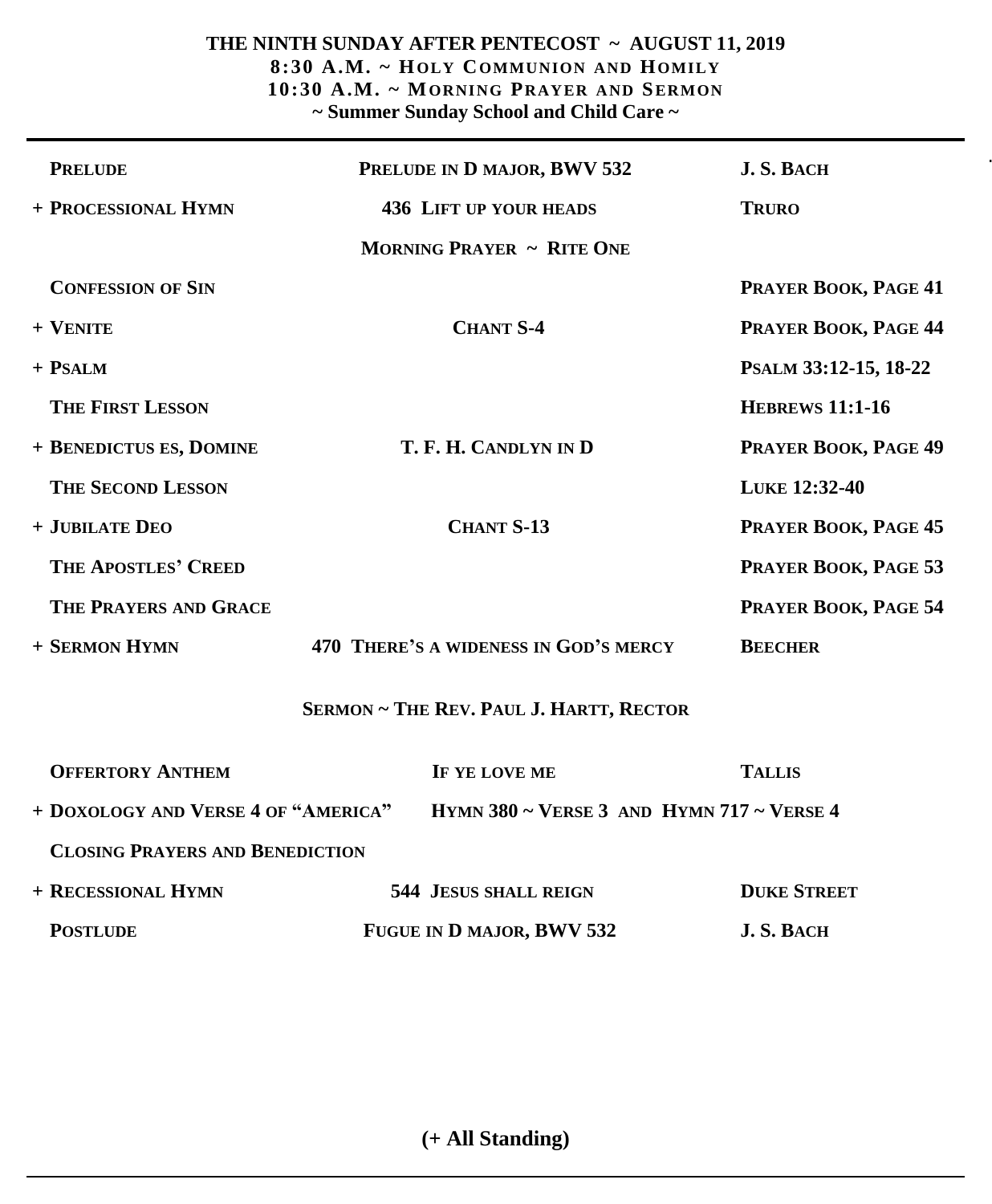# *THE FLOWERS ON THE MAIN ALTAR* are given to the **Glory of God** and to give thanks for daughters given by Edith Allen

*THE USHERS* at the 8:30AM Service are Bernie Burnell and Clark Daggett *THE USHERS* at the 10:30AM Service are William Collins, Kevin Creagan and Jeff Russom

# **~ Parish Notes ~**

**Coffee Hour:** For the summer months coffee hour will not be held after the 8:30AM service, but all are welcome to join us for coffee hour after the 10:30AM service. The 8:30AM coffee hour will resume in September.

**COFFEE HOUR VOLUNTEERS NEEDED:** We are looking for volunteers to help with Coffee Hour following the 10:30AM service. This is a very well loved and cherished time for our parishioners to gather and enjoy each others company, but it cannot run without some helping hands! Anyone interested, please contact Caitlin Cehowski at **[caitlin.cehowski@gmail.com](mailto:caitlincehowski@gmail.com)** or at 518-669-3095. The hope is to get a few regular volunteers to create a rotating schedule beginning in the Fall! Anyone interested in helping with the 8:30AM coffee hour can contact Michele Vennard at mlvennard@[gmail.com o](mailto:m.vennard@albany.org)r at 518-274-4989.

**Newcomers:** If you are interested in receiving more information about St. Peter's Church please feel free to call the church office or fill out an information card that is located in your pew. If you would like to be added to the church directory please call the church office.

**Guest Organist:** Today we welcome back William Douglas as our guest organist. William is the Lloyd Cast Organ Fellow at The Cathedral of All Saints and joins us while Neil is on vacation.

**ST. PETER'S ANGELS:** Last Sunday the Angels did not play. Today they were supposed to play their last game of the regular season but forfeited the game so that semi-finals could begin today. As of today their record is 7 wins and 3 losses putting them in 2nd place. Today they play the first round of semi-finals and play a double header with both games being played against Cake Eaters. They play the first game at 10AM and the second game at 11:45AM, both games will be played at Mullen's Park.

**ANGELS IN TRAINING:** This month the Angels in Training will feed the homeless at Grace and Holy Innocents this Saturday, August 17th from 11AM to 1PM. We are in desperate need of helping hands! Please consider helping for these 2 hours and give back to those less fortunate.

**Women's Book and Bible Study:** Coming in September! This fall, please join the women of the church as we read and reflect on *Sensible Shoes, A Story About the Spiritual Journey* by Sharon Garlough Brown. We will read one chapter weekly and gather on Tuesday evenings at 5PM beginning September 3rd to discuss the material and spiritual guidance/ practices. So that books can be ordered in advance, please call the church office to indicate your interest by August 15th (\$10 for the book, with scholarships available). Also, please read chapter one in advance of our first gathering on September 3rd. Questions? Please speak to Mother Sue.

Backpacks & Supplies for Back-to-School: Every year the Sunday School collects backpacks (new or lightly used) and back-to-school supplies to be donated to the children at Grace and Holy Innocents. Please pick up an extra backpack, notebook, pack of pens or pencils, loose leaf paper, or markers and place the items in the bushel baskets located in the Pumpelly Room or in the Sunday School rooms. These supplies and backpacks will be delivered to Grace and Holy Innocents on Saturday, September 21st. Thank you for your support, your donations are greatly appreciated.

**Blessing of the Backpacks:** We invite the youth of St. Peter's to bring their backpacks to church to be blessed for the new school year. This will happen on Sunday, September 8th during the 10:30AM church service.